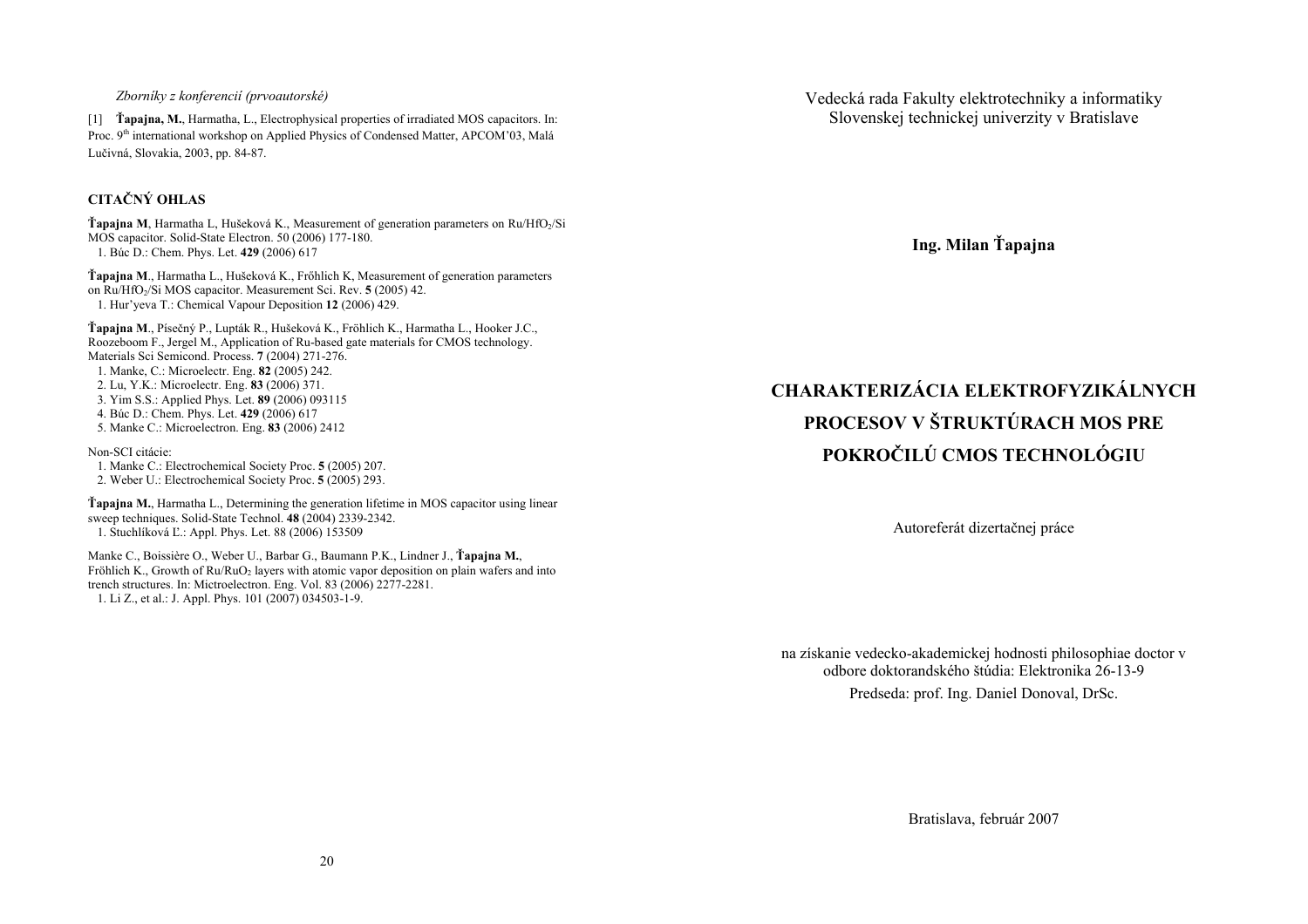Dizertačná práca bola vypracovaná v dennej forme doktorandského štúdia na Katedre mikroelektroniky Fakulty elektroniky a informatiky Slovenskej technickej univerzity v Bratislave.

 $P$ redkladateľ**<sup>\*</sup>** Ing. Milan Ťapaina Oddelenie tenkých vrstiev oxidov Elektrotechnický ústav Slovenská akadémia vied Dúbravská cesta 9, 841 04 Bratislava

**Školiteľ:** doc. Ing. Ladislav Harmatha, PhD. Katedra mikroelektroniky Fakulta elektrotechniky a informatiky Slovenská technická univerzita v Bratislave Ilkovičova 3, 812 19 Bratislava

**Oponenti:** prof. Ing. Štefan Luby, DrSc. SAV, Bratislava

 doc. Ing. Vladimír Á<sup>č</sup>, CSc. FM TnU A.D., Trenčín

 Ing. Štefan Kubíček, PhD. IMEC, Leuven

Autoreferát bol rozoslaný dňa: ..................................

Obhajoba dizertačnej práce sa koná dňa ........................ o ........... hod. pred komisiou pre obhajobu dizertačnej práce v odbore doktorandského štúdia 26-13- 9 Elektronika, vymenovanou predsedom spoločnej odborovej komisie dň<sup>a</sup> ...................... na Fakulte elektrotechniky a informatiky STU, Ilkovičova 3, 812 19 Bratislava.

Predseda spoločnej odborovej komisie:

 prof. Ing. Daniel Donoval, DrSc. Katedra mikroelektroniky, FEI STU Ilkovičova 3, 812 19 Bratislava

### *Zborníky z domácich konferencií (len prvoautorské)*

[1] **Ťapajna M.**, Písečný P., Harmatha L., Fröhlich K., Hušeková K., Lupták R. Hooker J.C., Jakabovič J., Ruthenium-based gate materials for advanced MOS devices. In: Proc. 10th Int. workshop on Applied Physics of Condensed Matter, APCOM 2004, Častá-Píla, Slovakia, 2004, pp. 270-273.

[2] **Ťapajna M.**, Harmatha L., Csabay O., Separation of bulk and surface generation parameters of MOS capacitors. In: Proc. 11th Int. Conf. Electronic Devices and Systems EDS'04 - Proceedings. Brno, Czech republic, 2004, pp. 207-212.

[3] **Ťapajna, M.**, Harmatha L., Fröhlich K., Hušeková K., De Gendt S., Schram T., Electrical characterization of Ru/Hf-based high- $\kappa$  dielectric gate stacks for advanced CMOS technology. In: Proc. 11th Int. workshop on Applied Physics of Condensed Matter, APCOM'05, Malá Lučivná, Slovakia, 2005, pp. 98-101.

[4] **Ťapajna M.**, Harmatha L., Hušeková K., Fröhlich K., Mesurement of generation parameters on Ru/HfO<sub>2</sub>/Si MOS capacitor. In: Proc. 5th Int. Conf. on Measurement, Measurement'05, Smolenice, Slovakia, 2005, pp. 442-445.

[5] **Ťapajna M.**, Hušeková K., Fröhlich K., Harmatha L., Viemer C., Thermal Stability of ruthenium gate electrode for advanced CMOS technology. In: Proc. Int. Conf. on Advanced Materials, Micro- and Nanotechnology, CAMIN'05, Smolenice, Slovakia, 2005, pp. 77-78.

[6] **M. Ťapajna**, K. Hušeková, J. P. Espinos, K. Frohlich, L. Harmatha, Leakege characteristics in bevelled HfSiO*x* dielectric films with Ru gate electrode. In: Proc. 9th international workshop on Applied Physics of Condensed Matter, APCOM'06, Malá Lučivná, 2006, pp. 217-221.

#### *Ostatné publikácie*

*Časopisecké publikácie* 

[1] **Ťapajna M.**, Pjenčák J., Vrbický A., Harmatha L., Kúdela P., Application of open circuit voltage decay to the characterization of epitaxial layer. In: J. Electr. Eng. Vol. 55(9-10), 2004, pp. 239-244.

[2] Stuchlíková <sup>Ľ</sup>., **Ťapajna M.**, Harmatha L., MOS implanted structures irradiated by highenergy ions. In: J. Electr. Eng. Vol. 54(5–6), 2003, pp. 147-149.

[3] Písečný P., **Ťapajna M.**, Harmatha L., Vrbický A., Determination of interface trap density in unipolar structures using quasistatic C-V method. In: J. Electr. Eng. Vol. 55(3–4), 2004, pp. 95-99.

[4] Harmatha. L., **Ťapajna M.**, Písečný P., Stuchlíková Ľ., Donoval D., Characterisation of unipolar power devices technology. In: Adv. Electrical Electronic Eng. Vol. 3(2), 2004, pp. 305-307.

[5] Písečný P., Stuchlíková Ľ, Harmatha L., **Ťapajna M.**, Csabay O., Characterization of high energy irradiated MOS structures using the capacitance methods. In: Adv. Electrical Electronic Eng. Vol. 3(2), 2004, pp. 269-272.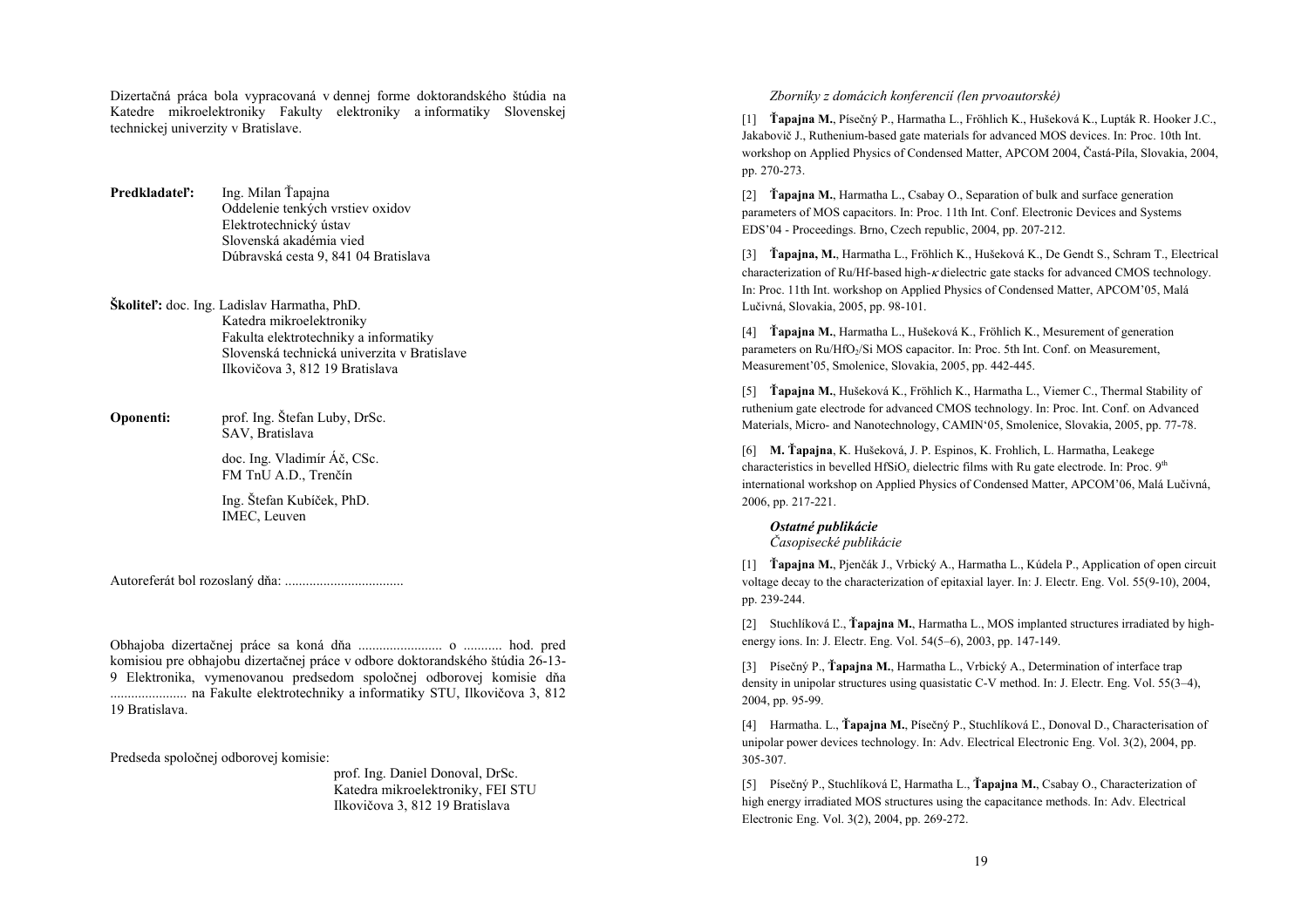[2] **Ťapajna**, **M**., Harmatha, L., Hušeková, K., and Frőhlich, K.: Measurement of generation parameters on Ru/HfO<sub>2</sub>/Si MOS capacitor, Measurement Sci Rev. Vol. 5, 2005, pp. 42-45.

[3] Hramatha L., Ballo P., Breza J., Písečný P., **Ťapajna M.**, Properies of Si-SiO<sub>2</sub> interfaces in MOS structures with nitrogen-doped silicon. In: Adv. Electrical Electronic Eng. Vol. 5(1-2), 2006, pp. 334-336.

*Zborníky zo medzinárodných konferencií* 

[1] **Ťapajna M.**, Čičo K., Lupták R., Hušeková K., Fröhlich K., Harmatha L., Hooker J.C., Roozeboom F., Thermal stability of ruthenium MOS gate electrodes. In. Proc. 6th Int. Conf. Adv. Semicond. Dev. Microsystems ASDAM'04 (Osvald J., Haščík S. eds.), Smolenice, Slovakia, 2004, pp. 167-171.

[2] Fröhlich K., Hušeková K., Machajdík D., Lupták R., **Ťapajna M.**, Hooker J.C., Growth and properies of ruthenium based metal gates for pMOS devices. In. Proc. 6th Int. Conf. Adv. Semicond. Dev. Microsystems ASDAM'04 (Osvald J., Haščík S. eds.), Smolenice, Slovakia, 2004, pp. 163-166.

[3] Fröhlich K., Lupták R., Hušeková K., Čičo K., **Ťapajna M.**, Weber U., Baumann P.K., Lindner J., Properties of  $Ru/Hf_xSi_{1-x}O_y/Si$  MOS gate stack structures grown by MOCVD. In: Proc. Int. Symp. Adv. Gate Stack, Source/Drain and Channel Engineering for Si-based CMOS: New Materials, Processes, and Equipment (Gusev E.P., Chen L.J., Iwai H., Kwong H., Östürk M.C., Roozeboom F., Timans P.J. eds.), Vol. 2005-05, The Electrochemical Society Inc., Quebec, Canada, 2005, pp. 339-346.

[4] Fröhlich K., Lupták R., **Ťapajna M.**, Hušeková K., Weber U., Baumann P.K., Lindner J., Fixed oxide charge in Ru-based chemical vapour deposited high-<sup>κ</sup> gate stacks. In: In: NATO Science Series II. Mathematics, Physics and Chemistry Vol. 220, Defects in High-k Gate Dielectric Stack (Gusev E. ed.), Springer, St. Petersburg, Russia 2005, pp. 277-286.

[5] **Ťapajna, M.**, Hušeková K., Fröhlich K., Dobročka E., Roozeboom F., Leakage characteristics of advanced MOS capacitors with hafnium silicate dielectric and Ru electrode. In: Proc. 6th Internat. Conf. Advanced Semicond. Dev. Microsystems, ASDAM'06 (Breza J., Donoval D., Vavrinský E. eds.), Smolenice, 2006, pp. 21-24.

[6] Fröhlich K., Espinos J.P., **Ťapajna, M.**, Hušeková K., Lupták R., Energy band diagram of the Ru/Hf<sub>0.75</sub>Si<sub>0.25</sub>O<sub>y</sub>/Si gate stack. In: Proc. 6th Internat. Conf. Advanced Semicond. Dev. Microsystems, ASDAM'06 (Breza J., Donoval D., Vavrinský E. eds.), Smolenice, 2006, pp. 29-32.

[5] Stuchlíková Ľ., Harmatha L., **Ťapajna, M.**, Ballo P., Písečný P., Benkovič M., Jakabovi<sup>č</sup> J., The effect of rapid thermal annealing on oxygen precipitation in nitrogen doped silicon substrate. In: Proc. 6th Internat. Conf. Advanced Semicond. Dev. Microsystems, ASDAM'06 (Breza J., Donoval D., Vavrinský E. eds.), Smolenice, 2006, pp. 43-46.

[5] Franta M., Rosová A., **Ťapajna, M.**, Dobročka E., Fröhlich K., Microstructure of HfO<sub>2</sub> and  $H_{x}^{f}S_{1,x}O_{y}$  dielectrics films prepared on Si for advanced CMOS application. In: Proc. 6th Internat. Conf. Advanced Semicond. Dev. Microsystems, ASDAM'06 (Breza J., Donoval D., Vavrinský E. eds.), Smolenice, 2006, pp. 47-50.

## **ÚVOD**

Dlhodobý úspech Complemantary Metal-Oxide Semiconductor (CMOS) technológie je zabezpečený dvoma technicko-ekonomickými pravidlami. Prvým je zväčšovanie plochy kremíkovej (Si) dosky, na povrchu ktorej sa vytvárajú jednotlivé integrované obvody (IO). Takto je možné pri rovnakom počte technologických operácií (vstupov) zvyšovať počet vyrobených IO (výstupov). Druhé pravidlo polovodičového priemyslu koncipoval už v roku 1965 Gordon E. Moore a je dodnes známe ako Mooreov zákon [1]. Podobne ako v predchádzajúcom pravidle, Mooreov zákon hovorí, že zvýšením stupňa integrácie (teda zmenšovaním jednotlivých súčiastok v IO) bude jednotková cena súčiastky alebo funkcie klesať. Moore predpokladal, že každých 18 (neskôr toto číslo spresnil na 24) mesiacov dôjde k zdvojnásobenie počtu súčiastok v IO.

Obidve pravidlá však narážajú na praktické obmedzenia. V prvom prípade bude pri rozmere Si dosiek 300 mm a viac dôležitou otázka ich mechanickej pevnosti. Okrem zväčšovania hrúbky dosky je jedným z možných riešení aj dotovanie Si dusíkom. Prítomnosť dusíka v Si monokryštále zvyšuje jeho mechanickú pevnosť [2]. Na druhej strane môže mať dusík v monokryštalickom Si vážny vplyv na elektrické vlastnosti hotových súčiastok.

V druhom prípade naráža zmenšovanie rozmerov, a teda aj hrúbky  $SiO<sub>2</sub>$  hradlového dielektrika, na limit v podobe extrémne vysokých zvodových prúdov cez ultra-tenké  $(-1.2 \text{ nm})$  SiO<sub>2</sub>. Takto tenké hradlové dielektrikum je potrebné z dôvodu zachovania hradlovej kapacity. Zvýšenie plošnej hradlovej kapacity bez ďalšieho zvýšenia zvodových prúdov je možné realizovať náhradou SiO<sub>2</sub> hradlovým dielektrikom s vyššou permitivitou (high- $\kappa$  dielektrikom) a/alebo náhradou silne dotovaného polykryštalického Si hradla kovovou elektródou. Pre udržanie nízkej hodnoty prahového napätia poľom riadeného tranzistora MOS (MOSFET) je navyše potrebné implementovať dva rôzne kovy pre n resp. p-kanálový tranzistor s rôznymi hodnotami výstupnej práce. Podľa Medzinárodnej Technologickej Roadmapy pre Si technológiu [3] je problematika implementácie high-<sup>κ</sup> dielektrík a kovových elektród kľúčovým problémom pre úspešné pokračovanie Mooreovho zákona v rámci technologického nódu 45 nm a nižšie.

V tejto práci sme sa zaoberali všetkými tromi načrtnutými problematikami, teda (i) vplyvu dotácie dusíka do Si substrátu na elektrické vlastnosti vyrábaných štruktúr, (ii) vyhodnocovaniu efektívnej výstupnej práce kovu pri kontakte s high- $\kappa$ dielektrikom ako aj (iii) analýze kvality samotného high-κ dielektrika. Uvedené problematiky boli riešené na základe elektrickej charakterizácie štruktúr MOS zahŕňajúcich kapacitné a prúdové merania. Relatívna jednoduchosť merania, nedeštruktívnosť, vysoká citlivosť a široká variabilita metód využívajúcich kapacitné a prúdové charakteristiky štruktúry MOS umožňujú rýchlu a adresnú spätnú väzbu pre technológov.

Hoci elektrické charakteristiky reprezentujú komplexnú informáciu o vlastnostiach všetkých častí štruktúry MOS, všetky tri problematiky uvedené vyššie viac-menej zodpovedajú analýze (i) podpovrchovej oblasti Si a jeho rozhrania s oxidovou vrstvou, (ii) kovu a jeho rozhrania s oxidom a (iii) samotnej oxidovej vrstvy.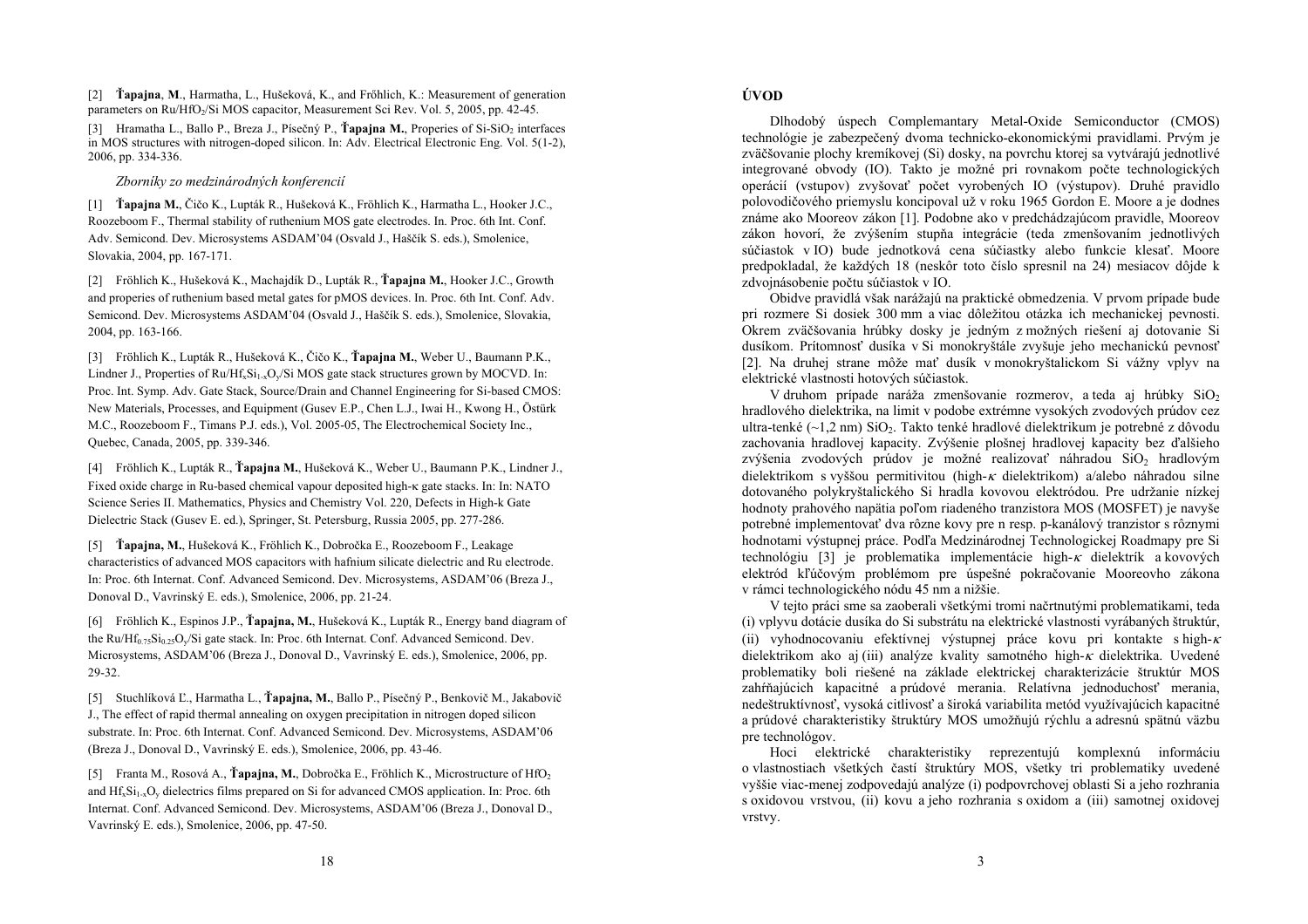Kvalitu podpovrchovej oblasti Si a rozhrania SiO<sub>2</sub>/Si sme vyhodnocovali na základe merania generačnej doby života minoritných nosičov náboja resp. jeho <sup>h</sup>ĺbkového profilu a povrchovej generačnej rýchlosti kapacitnými meraniami. Pri analýze kvality rozhrania kovu a oxidovej vrstvy sme tiež pomocou kapacitných metód sledovali zmeny efektívnej výstupnej práce kovu, <sup>Φ</sup>*m,eff*. Z najnovších poznatkov vyplýva, že stav tohto rozhrania silne ovplyvňuje hodnotu <sup>Φ</sup>*m,eff*, odkia<sup>ľ</sup> potom možno vyvodzovať dôsledky pre technológiu prípravy kovového hradla. Kvalitu hradlového high-<sup>κ</sup> dielektrika sme vyhodnocovali na základe merania zvodových prúdov štruktúry MOS. V poslednej časti tejto práce sme využili prúdovo-napäťové charakteristiky štruktúry MOS s ultra tenkým high-κ dielektrikom v stave silnej inverzie na určenie generačnej doby života minoritných nosičov náboja a povrchovej generačnej rýchlosti.

Problematiky riešené v tejto práci boli zahrnuté do riešenia grantových úloh VEGA 1/0169/03, 1/9042/02, 2/2068/24, APVT-20-013902, APVT-51-017004 a EC IST-2000-28495-INVEST.

### **CIELE DEZERTAČNEJ PRÁCE**

Na základe analýzy súčasného stavu CMOS technológie a výrobcov IO boli stanovené nasledovné ciele dizertačnej práce:

- Zistiť vplyv dotácie dusíka do Si substrátov ťahaných Czochralského metódou s rôznym typom vodivosti, na tvorbu elektricky aktívnych porúch v podpovrchovej oblasti Si pomocou merania doby života minoritných nosičov náboja. Analyzovať účinky rýchleho teplotného žíhania s požiadavkou zvýšenia kvality funkčnej oblasti Si ako i rozhrania SiO<sub>2</sub>-Si.
- Na základe elektrických meraní charakterizovať možnosť použitia alternatívnych kovových materiálov na báze Ru pre aplikáciu hradlovej elektródy p-kanálového MOSFET-u v novej generácii CMOS technológie. Vyhodnotiť veľkosť a správanie efektívnej výstupnej práce pri kontakte s high- $\kappa$  dielektrikami, ako i jeho stabilitu počas vybraných teplotných operácií zahrnutých v danej technológii.
- Analyzovať vlastnosti ultra-tenkých hradlových high- $\kappa$  dielektrík na základe zvodových charakteristík štruktúry MOS s kovovým hradlom. Zistiť vplyv rýchleho teplotného žíhania vybraného dielektrika na jeho kvalitu s ohľadom na možnosti optimalizácie vybraných technologických parametrov.
- Na základe získaných výsledkov, teoretických poznatkov a skúseností sa pokúsiť o zdokonalenie existujúcich modelov elektrofyzikálnych procesov v štruktúrach MOS s kovovým hradlom a ultratenkým high-κ dielektrikom.

## **ZOZNAM PUBLIKOVANÝCH PRÁC**

#### *Publikované práce so vz ťahom k riešenej problematike*

*Časopisecké publikácie (Current Content)* 

[1] **Ťapajna M.**, Harmatha L., Determining the generation lifetime in a MOS capacitor using linear sweep techniques. In: Solid-State Electron. Vol. 48, 2004, pp. 2339-2342.

[2] **Ťapajna M.**, Písečný P., Lupták R., Hušeková K., Fröhlich K., Harmatha L., Hooker J.C., Roozeboom F., Jergel J., Application of Ru-based gate materials for CMOS technology. In: Mater. Sci. Semicond. Proc. Vol. 7, 2004, pp. 271-276.

[3] Lupták R., Fröhlich K., Rosová A., Hušeková K., **Ťapajna M.**, Machajdı́k D., Jergel M., Espinós J.P., Mansilla C., Growth of gadolinium oxide films for advanced MOS structure. In: Microelectron. Eng. Vol. 80, 2005, pp. 154-157.

[4] Harmatha L., **Ťapajna M.**, Slugeň V., Ballo P., Písečný P., Šik J., Kögel G., Czochralskigrown nitrogen-doped silicon: Electrical properties of MOS structures; A positron annihilation study. In. Microelectron. J. Vol. 37, 2006, pp. 283-289.

[5] Manke C., Boissière O., Weber U., Barbar G., Baumann P.K., Lindner J., **Ťapajna M.**, Fröhlich K., Growth of  $Ru/RuO<sub>2</sub>$  layers with atomic vapor deposition on plain wafers and into trench structures. In: Mictroelectron. Eng. Vol. 83, 2006, pp. 2277-2281.

[6] **Ťapajna M.**, Hušeková K., Espinos J.P., Harmatha L., Fröhlich K., Precise determination of metal effective work function and fixed oxide charge in MOS capacitor with high- $\kappa$ dielectric. In: Mat. Sci. Semicond. Proc. Vol. 9(6), 2006, pp. 969-974.

[7] Fröhlich K., Lupták R., Hušeková K., Čičo K., **Ťapajna M.**, Weber U., Baumann P.K., Lindner J., Espinós J.P., Properties of Ru/Hf<sub>x</sub>Si<sub>1–x</sub>O<sub>*y*</sub>/Si Metal Oxide Semiconductor Gate Stack Structures Grown by Atomic Vapor Deposition. In: J. Electrochem. Soc. Vol. 153(8), 2006, pp. F176-F179.

[8] **Ťapajna, M.**, Hušeková K., Machajdík D., Kobzev A.P., Schram T., Lupták R., Harmatha L., Fröhlich K., Electrical properties and thermal stability of MOCVD grown Ru gate electrodes for advanced CMOS technology. In: Microelectr. Eng. Vol. 83(11-12), 2006, pp. 2412-2416.

[9] **Ťapajna M.**, Harmatha L., Hušeková K., Measurement of generation parameters on Ru/HfO<sub>2</sub>/Si MOS capacitor. In: Solid-State Electron. Vol. 50, 2006, pp. 177-180.

[10] Machajdík D., Kobzev A.P., Hušeková K., **Ťapajna M.**, Frőhlich K., Schram T., Thermal stability of advanced gate stacks consisting of a Ru electrode and Hf-based gate dielectrics for CMOS technology, In: Vacuum, In press, doi:10.1016/j.vacuum.2007.01.050.

## *Časopisecké publikácie (Non-Current Content)*

[1] **Ťapajna M.**, Gurnik P., Harmatha L., Fast determination of generation parameters of MOS structures. In: J. Electr. Eng. Vol. 53(9–10), 2002, pp. 272-276.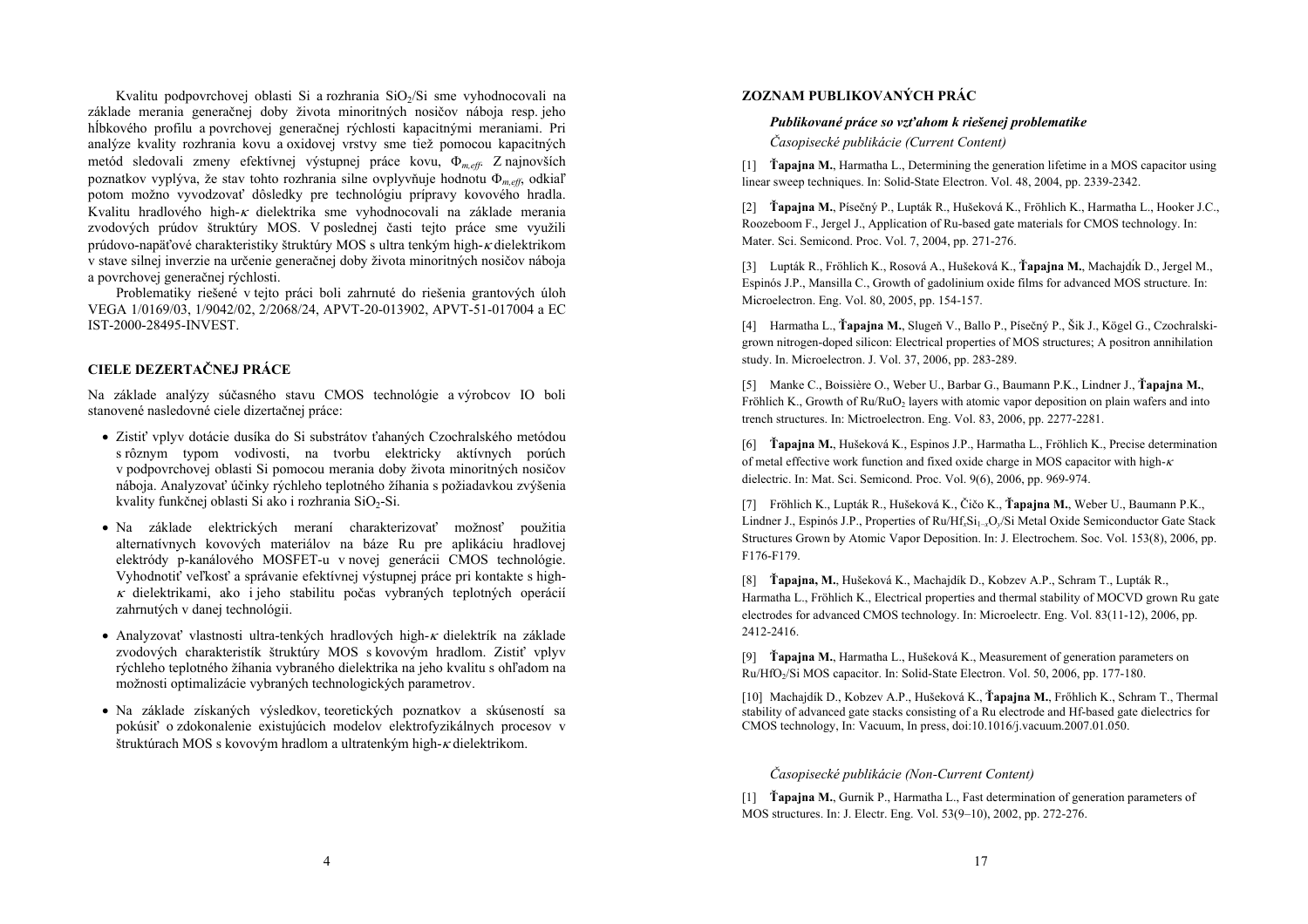vacancies in Hf-silicate. The transition from the  $V_3^+$  to the  $V_3$  state corresponds to the capture of an electron from the gate electrode.

Finely, we propose simple technique for surface generation velocity  $(s_{\text{ref}})$ determination using leakage characteristics of inverted MOS capacitor with ultrathin high- $\kappa$  dielectric and metal gate.  $s_{\text{geff}}$  was found to be 5.8 m/s after deposition and it decreases to value of 4.1 m/s and 0.9 m/s after FGA performed at 430 and 510 °C, respectively. Metallic contaminants incorporated into subsurface Si during high- $\kappa$  and/or metal gate deposition are most likely responsible for such high  $s_{\text{geff}}$ .

## **ZOZNAM CITOVANEJ LITERATÚRY**

[1] Moore G.E., Cramming more components onto integrated circuit. In: Electronics. Vol. 38(8), 1965.

[2] Orlov V., Richter H., Fischer A., Reif J., Müller T., Wahlich R., Mechanical properties of nitrogen-doped CZ silicon crystals. In: Mater. Sci. Semic. Proc. Vol. 5, 2003, pp. 403-407.

[3] International Technology Roadmap for Semicond., 2005 (http://public.itrs.net).

[4] Schroder D.K., Semiconductor Material and Device characterization. New York, Wiley, 1980.

[5] Karoui A., Karoui F.S., Rozgonyi G.A., Hourai M., Structure, energetics, and thermal stability of nitrogen-vacancy-related defects in nitrogen doped silicon. In: J. Electrochem. Soc. Vol. 150(12), 2003, G771-G777.

[6] Shimura F., Hockett R.S., Nitrogen effect on oxygen precipitation in Czochralski silicon. In. Appl. Phys. Lett. Vol. 48(3), 1986, pp. 224-226.

[7] Pantisano L., Schram T., Li Z., Lisoni J.G., Pourtois G., De Gend S., Brunco D.P., Akheyar A., Afanas'ev V.V., Shamuilia S., Stesmans A., Ruthenium gate electrodes on  $SiO<sub>2</sub>$  and  $HfO<sub>2</sub>$ : Sensitivity to hydrogen and oxygen ambients. In: Appl. Phys. Lett. Vol. 88, 2006, pp. 243514-1-3.

[8] Schaeffer J.K., Fonseca L.R.C., Samavedam S.B., Liang Y., Contribution to the effective work function of platinum on hafnium dioxide. In: Appl. Phys. Lett. Vol. 86, 2004, pp. 1826-1828.

[9] Sathaiya D.M., Karmalkar S., Thermionic trap-assisted tunneling model and its application to leakage current in nitrided oxides and AlGaN/GaN high electron mobility transistors. In: J. Appl. Phys. 99, 2006, pp. 093701-1-6.

[10] Lenahan P.M., Conley J.F. Jr., What can electron paramagnetic resonance tell us about the Si/SiO<sub>2</sub> system? In: J. Vac. Sci. Technol. B Vol.  $16(4)$ , 1998, pp. 2134-2153.

[11] Stoneham M., Shluger A., Foster A., Szymanski M., Defects and defectcontrolled behaviour in high-k materials: a theoretical perspective. In: High-k Gate Dielectrics (Houssa M. ed.), IoP Publishing Ltd, Bristol, 2004, pp. 293-324.

[12] Liu C.Y., Chen B.Y., Tseng T.Y., Deep depletion phenomenon of  $SrTiO<sub>3</sub>$  gate dielectric capacitor. J. Appl. Phys. Vol. 95, 2004, pp. 5602-5607.

## **ZHRNUTIE DOSIAHNUTÝCH VÝSLEDKOV**

V dizertačnej práci sme sa zaoberali tromi okruhmi tém spojenými s výskumom nových materiálov a technológií pre pokročilú CMOS technológiu. Spoločným menovateľom bolo štúdium týchto materiálov elektrickými meraniami na štruktúre MOS. V prvej časti sme skúmali elektrické vlastnosti dusíkom dotovaného Si rasteného Czochralského metódou (NCZ Si) ako substrátu štruktúry MOS meraním efektívnej generačnej doby života minoritných nosičov náboja ( <sup>τ</sup>*geff*) a jeho hĺbkového profilu [ $\tau_{\text{geff}}(x)$ ] v podpovrchovej oblasti NCZ Si. V druhej časti sme vyhodnocovali hodnotu efektívnej výstupnej práce kovových hradiel na báze Ru pri kontakte s SiO<sub>2</sub> ako aj high-*κ* dielektrikom kapacitnými meraniami. V poslednej časti sme vyhodnocovali kvalitu samotných high-<sup>κ</sup> dielektrík meraním zvodových prúdov štruktúr MOS cez takéto dielektrikum. Okrem toho sme z prúdovonapäťových (*I-V*) charakteristík štruktúry MOS s high-<sup>κ</sup> dielektrikom a kovovým hradlom v režime silnej inverzie určovali generačné parametre podpovrchovej oblasti Si.

### **Doba života nosičov náboja v Si dotovanom dusíkom**

Hodnotu <sup>τ</sup>*geff* NCz Si sme merali Zerbstovou kapacitno-časovou metódou (*C-t*) a na vyhodnocovanie <sup>τ</sup>*geff*(*x*) sme použili techniku s udržiavaním konštantnej kapacity štruktúry MOS v nerovnovážnom stave (c*C-t*), ktorá patrí do skupiny techník s lineárne rozmietaným hradlovým napätím. Okrem toho sme merali aj rekombinačnú dobu života nosičov náboja ( <sup>τ</sup>*reff*) *C-t* metódou pri zvýšenej teplote a spektroskopiou hlbokých hladín (DLTS) sme identifikovali jednotlivé hlboké hladiny v NCz Si.

Ukázalo sa, že dotácia dusíka do Cz Si nemá výraznejší vplyv na poruchový náboj v oxide, avšak zvyšuje hodnotu hustoty stavov na rozhraní SiO<sub>2</sub>-Si. Z C-t meraní štruktúr MOS s NCz Si typu n sme pozorovali rapídny pokles <sup>τ</sup>*geff*



Obr. 1 Typické *C-t* krivky štruktúr MOS s Cz (čierne čiary) a NCz (šedé čiary) Si typu n (a) a typu p (b). *C-t* merania boli realizované pri rôznych meracích napätiach privádzajúcich štruktúru MOS do stavu hlbokého ochudobnenia (plná resp. čiarkovaná čiara).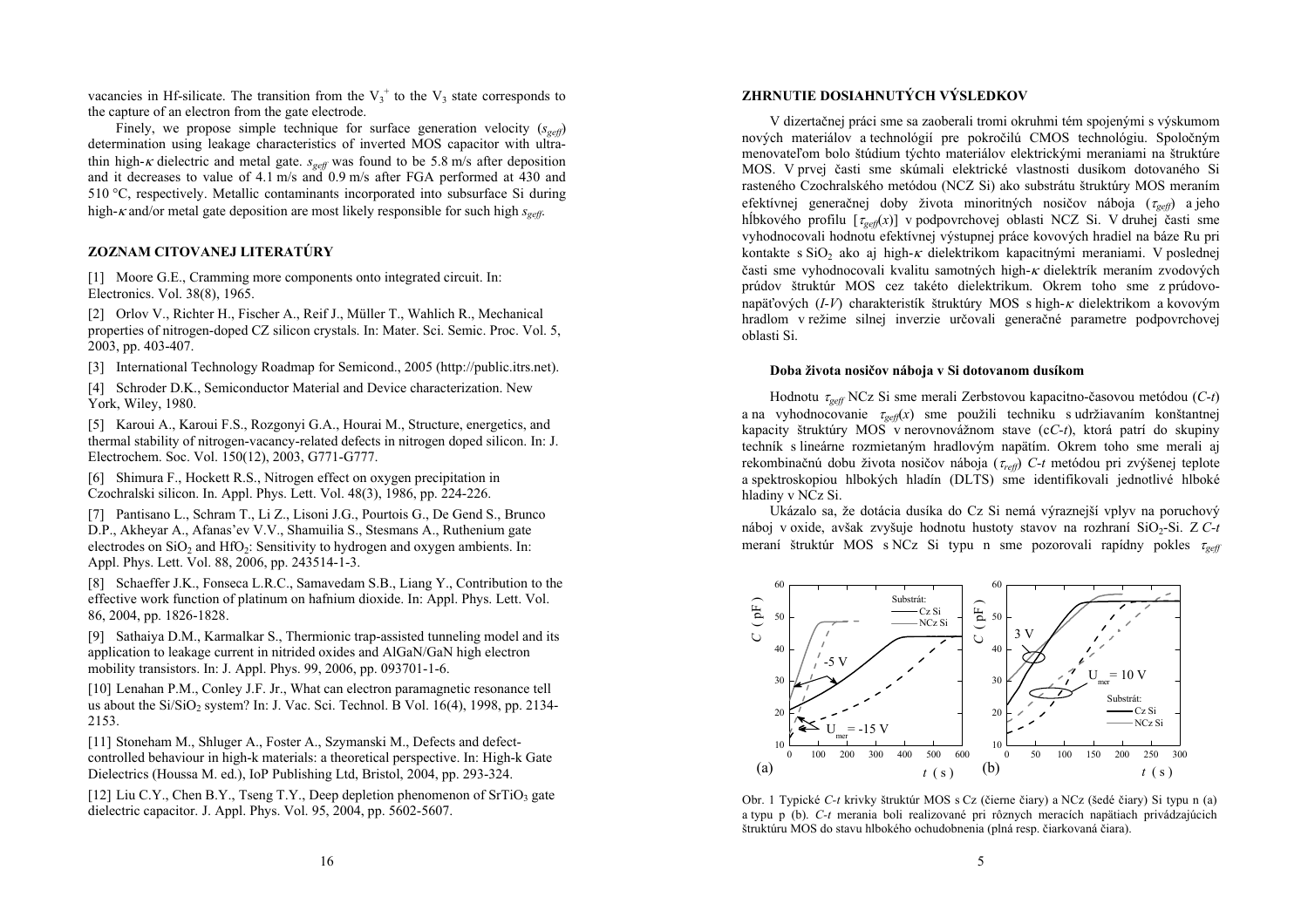

Obr. 2 Závislosť energetickej polohy dominantnej hladiny v *Eg* Si od pomeru záchytných prierezov pre elektróny a diery v prípade NCz Si (šedá čiara) a Cz Si (čierna čiara), vypočítané z nameraných pomerov <sup>τ</sup>*geff* a τ*reff*. Energie sú vztiahnuté na vrchný okraj valenčného pásma Si.

v porovnaní s nedotovaným Cz Si [Obr. 1(a)] o približne jeden rád (pokles z  $\sim$ 1300 µs pre Cz na  $\sim$ 80 µs pre NCz Si). V prípade NCz Si typu p sme tento trend nepozorovali [Obr. 1(b)], čo je však spôsobené injekciou minoritných nosičov náboja zo stavov rozhrania SiO<sub>2</sub>-Si na okraji oblasti priestorového náboja.

Pokles <sup>τ</sup>*geff* v prípade n-typu NCz Si je pravdepodobne spôsobený tvorbou N*x*O*<sup>y</sup>* komplexov v oblasti priestorového náboja. Aby sme dokázali určiť o aký komplex sa jedná, realizovali sme merania <sup>τ</sup>*reff* a DLTS analýzu. Z pomeru <sup>τ</sup>*geff*/<sup>τ</sup>*reff* sme určili závislosť polohy poruchovej hladiny  $(E_T)$  od pomeru záchytných prierezov pre elektróny a diery ( <sup>σ</sup>*n* resp. <sup>σ</sup>*p*) pre Cz aj NCz Si (Obr. 2) [4]. DLTS meraniami sme identifikovali jedenásť elektrónových a dve dierové záchytné centrá. Pri známej hodnote  $E_T$  a  $\sigma_n$  resp.  $\sigma_p$  sme pomocou závislosti na Obr. 2 určili z pomeru  $\sigma_p$  resp. <sup>σ</sup>*n*. Za koncentráciu dominantných hladín sme dosadili koncentráciu dusíka v NCz Si a následne sme vypočítali teoretickú hodnotu <sup>τ</sup>*g*. Po porovnaní s nameranou hodnotou sme identifikovali dominantnú hladinu s energiou  $E_V + E_T = 0.67$  eV. Porovnaním s hodnotou vypočítanou na základe klastrových simulácií ( $E_T = E_V + 0.76$ ) sme prisúdili túto poruchu komplexu  $N_2O$ , ktorý je v NCz Si najstabilnejší [5].

Vzorky s NCz Si substrátom sme ďalej podrobili rýchlemu teplotnému žíhaniu (RTA) v dusíkovej atmosfére v rozsahu teplôt 700 – 1000 °C/10 s. Z hĺbkových profilov <sup>τ</sup>*geff* [Obr. 3(a-c)] je evidentné vytvorenie a postupné prehlbovanie oblasti s vysokou kvalitou Si, tzv. denudovanej zóny. Podobný trend je v tomto prípade už možné sledovať aj v prípade NCz Si typu p. Takéto správanie môžeme vysvetliť zvýšenou nukleáciou SiO*x* klastrov v Si v ďaka prítomnosti dusíka. Nukleácia zárodkov N*x*O*y* nastáva v podpovrchovej oblasti už počas chladnutia ingotu alebo počas nábehu na oxidačnú teplotu (nukleácia pri uvažovanom obsahu kyslíka  $10^{18}$  cm<sup>-3</sup> najrýchlejšie prebieha pri ~750°C). V prípade CZ Si dochádza v tejto oblasti len k poklesu koncentrácie kyslíka v ďaka jeho difúzii k povrchu Si [6]. Počas následnej oxidácie dochádza k precipitácii tam, kde je dostatok intersticiálneho kyslíka (Oi), čo má za následok rozpad N*x*O*y* komplexov tesne pod povrchom SiO2/Si a postupne sa zväčšujúce precipitáty smerom do objemu Si (2 µm a hlbšie). V podpovrchovej oblasti však môže časť N*x*O*y* komplexov opäť nukleovať, prípadne

probably  $N_2O$  one with energy level  $E_V+E_T=0.67$  eV. This complex was reported to be the most stable in NCz Si [5].

By means of generation lifetime depth profiling, we observed initial phases of denuded zone creation in NCZ Si after rapid thermal annealing (RTA) at temperatures ranges from 700 to 1000 °C. We introduced the model that describes this behaviour.

Using capacitance measurements, we have determined the effective metal work function of Ru-based materials grown by MOCVD on high- $\kappa$  dielectrics as a gate stack for new generation of CMOS technology. Ru,  $RuO<sub>2</sub>$  and  $SrRuO<sub>3</sub>$  metal gates show the metal effective work function  $(\Phi_{m, eff})$  of about 5.1 eV. This is most likely due to presence of the same RuO*x* phase at the metal/dielectric interface after deposition of the gates. Afterwards, we introduced precise technique for metal electrode effective work function determination on MOS capacitor with ultra-thin high-*κ* dielectric. Ru shows  $\Phi_{m,eff}$  of 5.1 eV after deposition and then it drops to 4.7 eV after forming gas annealing (FGA). It was concluded that thin  $RuO_x$  layer presented at the metal/dielectric interface is reduced during FGA. Moreover, from the oxide charge behavior, we suppose that RuO*x* reduction occurs via creation of the  $Ru(OH)$ <sub>2</sub> groups proposed by Pantisano *et al.* [7]. These hydroxyl groups are then separated and they diffuse to the high- $\kappa$ /SiO<sub>x</sub> interface where they compensate the positive fixed charge located at the SiO*x*/Si interface.

Based on *CV* measurements and other analytical methods, we constructed entire band diagram of the MOS structure Ru/Hf*x*Si1-*x*O*y*/Si grown by MOCVD. The band diagram was also consistent with *IV* measurements.

Temperature dependent *I-V* (*IV-T*) measurements were used to study the quality of ultra-thin  $(t_{ox} \sim 4 \text{ nm})$  Hf<sub>x</sub>Si<sub>1-x</sub>O<sub>y</sub> gate dielectrics annealed by RTA in oxygen ambient. RTA was performed at temperature ranges from 700 to 1000 °C prior to Ru gate deposition. MOS capacitors with dielectric annealed at 700 °C showed different *IV-T* characteristics compared to those annealed at 800 and 900 °C. The *IV-T* dependence of MOS capacitors with dielectric annealed at 700 °C are consistent with trap-assisted tunneling (TAT) [9] while the results obtained for samples with dielectrics annealed at 800 and 900 °C are consistent with a direct tunneling mechanism. For the former case, the Arhenius plot gives an activation energy of 0.4 eV. For TAT, this is a level position in dielectric with respect to metal electrode Fermi level. As these traps are annealed out during RTA in  $O_2$  ambient, we suppose that they correspond to oxygen vacancy in  $HfO<sub>2</sub>$ , having in mind microstructure of the dielectric (HfO<sub>2</sub> nanoclusters embedded in amorphous matrix, most likely  $SiO<sub>2</sub>$ ) and fact that  $SiO<sub>2</sub>$  oxygen vacancy (the so-called  $E'$  centre) creates a level deep in SiO<sub>2</sub> valence band.

By means of plane wave density functional theory, Foster *et al.* [11] calculated the position of the threefold coordinated neutral  $(V_3)$  and the positively charged  $(V_3^+)$  vacancy in hafnia to be 2.2 and 2.6 eV below the oxide conduction band (CB), respectively (for band gap  $E<sub>g</sub>=5.7$  eV). As the band gap energy of our dielectric and the difference between the metal Fermi level and dielectric CB was found to be 5.5 eV and 2.4 eV, respectively, the experimentally observed traps are located 2 eV below the  $Hf_xSi_{1x}O_y$  CB. Therefore, we assume that the traps observed from *IV-T* data on the sample with dielectric annealed at 700 °C represents neutral hafnia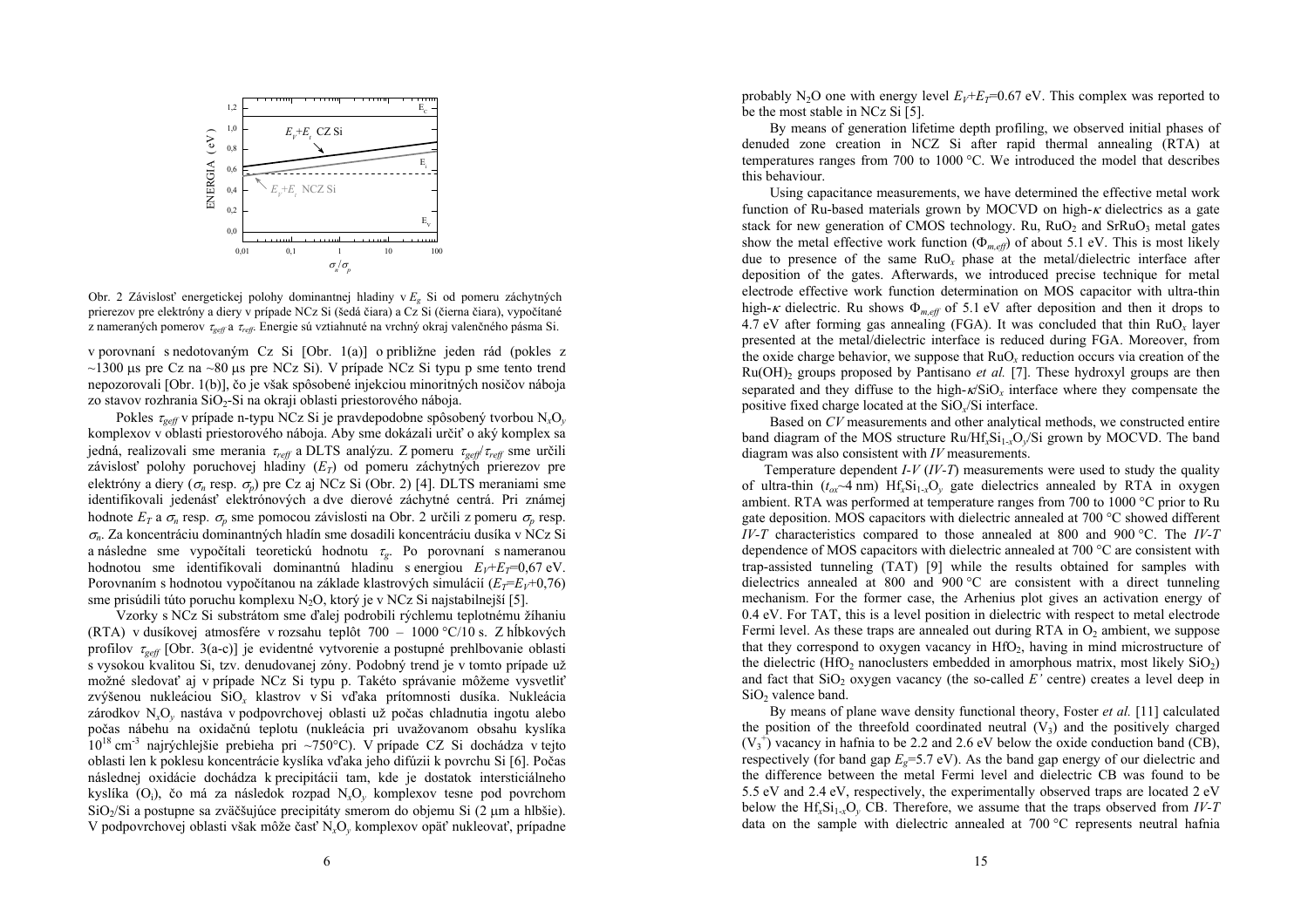- •• Z analýzy  $J_g$  pri nízkych elektrických poliach v dielektriku žíhanom RTA v O<sub>2</sub> atmosfére sme vyvodili prítomnosť poruchovej hladiny v energetickej medzere dielektrika. Hladina sa nachádza 2 eV pod spodným okrajom vodivostného <sup>p</sup>ásma dielektrika a je zrejme spojená s kyslíkovou vakanciou HfO2 v Hf*x*Si1-*x*O*<sup>y</sup>* dielektriku.
- •Na základe merania *I-V* charakteristík štruktúry MOS s TiN/Ru/HfO<sub>2</sub>/Si v režime silnej inverzie sme určili hodnoty <sup>τ</sup>*geff*<sup>a</sup>*sgeff* v podpovrchovej oblasti Si, resp. na rozhraní SiO<sub>2</sub>/Si. Dostali sme extrémne nízke hodnoty *τ<sub>geff</sub>* a vysoké hodnoty *sgeff*, čo je zrejme spôsobené kontamináciou Si kovovým nečistotami.

#### **SUMMARY**

The success of semiconductor industry in last five decades is driven by two economical/technical rules. First, the silicon wafers diameter is continuously enlarged in order to increase surface used for chip fabricating. Thus, the same process enables producing of more chips per wafer. Second, design rules for microprocessor unites and memories technologies, known as Moor's low [1], dictate permanent shrinkage of transistor's dimensions to improve its performance and increase the integration. However, in the first case the transition from 300 mm wafer size to 450 mm face to several issues such as mechanical strength of the wafer. In this particular case, nitrogen doping into the Si can significantly improve the mechanical properties of the wafer [2], although detail knowledge on influence of nitrogen in Si to its electrical properties is still limited.

In the second case, the situation is even more delicate. The conventional polycrystalline Si/SiON gate stack used in high-performance CMOS technology reaches its physical limitations due to polycrystalline Si (poly-Si) depletion effect and the high tunnelling current through SiON dielectric for equivalent  $SiO<sub>2</sub>$  thicknesses (EOT) below 1.5 nm [3]. Therefore, the scientific community makes an effort to search the appropriate replacement of poly-Si by a dual-metal gate and SiON by dielectrics with high permittivity (high- $\kappa$ ).

In this thesis, we report electrical characterisation of metal-oxide-semiconductor (MOS) structures composed of materials for advanced complementary MOS (CMOS) technology. First, using capacitance measurements, we have analysed the electrical properties of nitrogen doped Czochralski grown silicon substrates (NCz Si). Second, using capacitance-voltage (*C-V*) measurements, we have analysed MOS capacitors with Ru-based electrode as a metal gate for p-channel MOS field effect transistors. Finely, gate current voltage (*I-V*) measurements were used to study the quality of ultra-thin high- $\kappa$  gate dielectrics and subsurface Si substrate.

NCz Si was studied by means of carrier lifetime measurements. It was found that incorporation of nitrogen to monocrystalline Si results in decreasing of generation lifetime  $(\tau_g)$  due to creation of  $N_xO_y$  complexes. In order to identify the dominant N*x*O*y* complex, also the recombination lifetime was measured. Then, using  $\tau_{\sigma}/\tau_r$  ratio and deep level transient spectroscopy data, we were able to calculate theoretical value of  $\tau_g$  and identify the dominant deep level in Si band gap. From the comparison with cluster simulation, it was concluded that dominant complex is



Obr. 3 Vplyv teploty RTA na hĺbkové profily <sup>τ</sup>*geff* merané pomocou štruktúr MOS s NCz Si typu n (ľavý panel) a typu p (pravý panel). V grafoch je uvádzaných viacero meraní na tej istej vzorke pre možnosť posúdenia reprodukovateľnosti merania.

i rásť počas chladnutia Si dosiek po oxidácii v závislosti od lokálnej koncentrácie Oi. Naopak, počas RTA dochádza len k rozpadu malých precipitátov, ale v ďaka rýchlo klesajúcej teplote už nedôjde k ich spätnému vytvoreniu. V podpovrchovej oblasti Si prežijú len stabilné N2O komplexy ako pôvodné zárodky precipitátov. Čím je teplota RTA vyššia, tým väčšie precipitáty sa rozpadajú a ke ďže ich veľkosť rastie smerom od povrchu do objemu Si, rastie aj šírka denudovanej zóny. V denudovanej zóne zostávajú po RTA len dominantné N<sub>2</sub>O komplexy s pomerne malou generačnorekombinačnou aktivitou.

#### **Určovanie efektívnej výstupnej práce hradlových materiálov na báze Ru**

Na zamedzenie penetrácie bóru zo silne dotovaného polykryštalického Si (poly-Si) hradla do kanálovej oblasti MOSFET-u a potlačenie ochudobňovania v hradlovej elektróde v pokročilej CMOS technológii je potrebné nahradiť poly-Si kovovou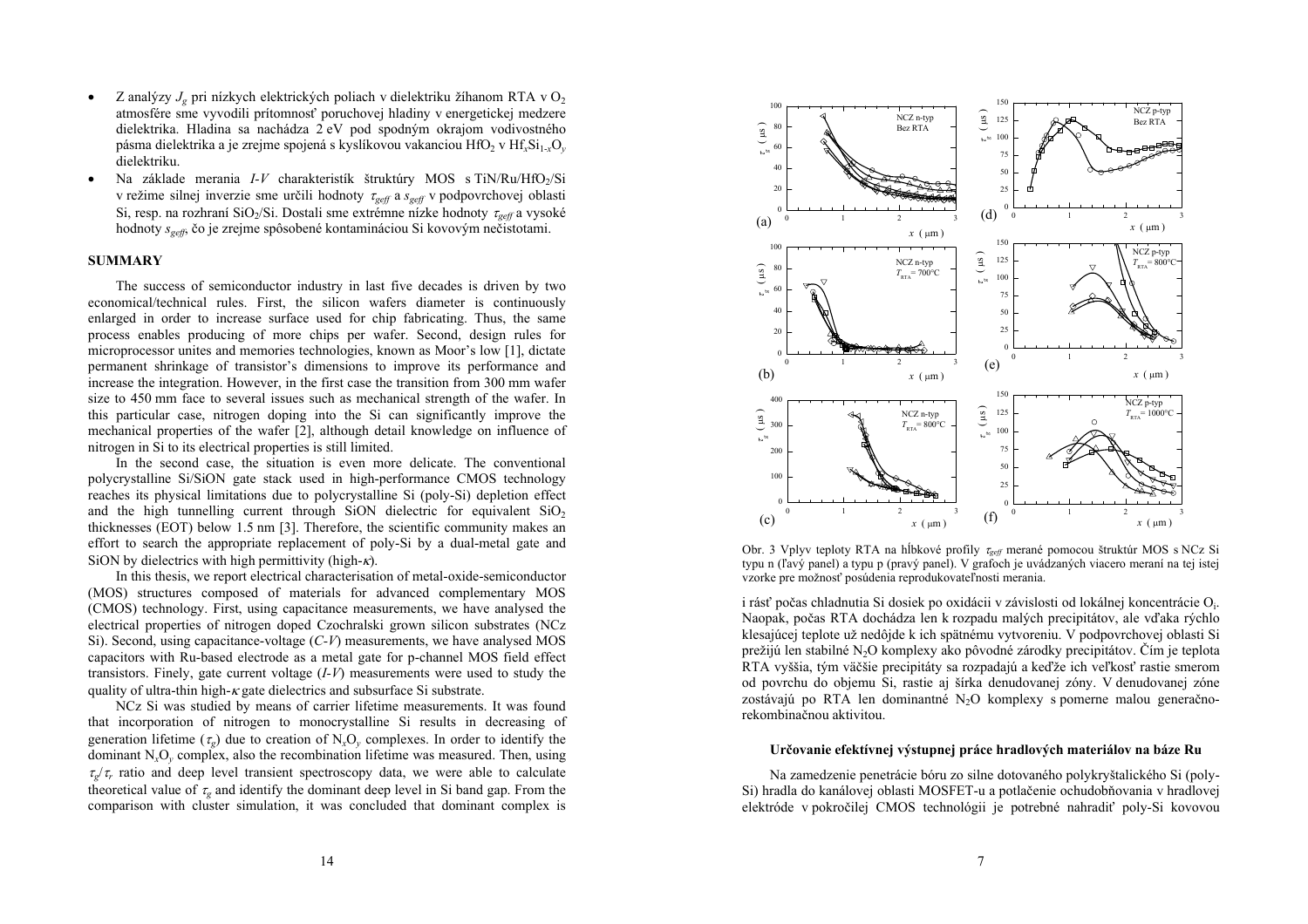| Hradlová<br>elektróda | Dielektrická<br>vrstva | $\Phi_{m,eff}$<br>(eV) | $\kappa$ | $Q_{ox}/q$<br>$\rm (cm^{-2})$ | $D_{ii}$ *<br>$(cm^{-2}eV^{-1})$ |
|-----------------------|------------------------|------------------------|----------|-------------------------------|----------------------------------|
|                       | SiO <sub>2</sub>       | $5,1\pm0.04$           | 3,85     | $3,9\times10^{10}$            | $3,6\times10^{10}$               |
| Ru                    | $Al_2O_3$              | $5,0+0,07$             | 7.5      | $-5,3\times10^{11}$           | $6,5\times10^{10}$               |
|                       | HfO <sub>2</sub>       | $5,3 \pm 0.08$         | 18       | $2,65\times10^{11}$           | $5,5\times10^{10}$               |
| RuO <sub>2</sub>      | SiO <sub>2</sub>       | $5.0 \pm 0.04$         | 4.0      | $-5.8 \times 10^{10}$         | $4.2 \times 10^{10}$             |
|                       | $Al_2O_3$              | $5,15\pm0.2$           | 8,2      | $-5.5\times10^{11}$           | $5,3\times10^{10}$               |
|                       | HfO <sub>2</sub>       | $5,25\pm0,11$          | 15       | $-3\times10^{12}$             |                                  |
|                       | SiO <sub>2</sub>       | $5,1\pm0.06$           | 3.85     | $5,8\times10^{10}$            |                                  |
| SrRuO <sub>3</sub>    | $Al_2O_3$              |                        | 8.5      | $5,1\times10^{11}$            |                                  |
|                       | HfO <sub>2</sub>       | $5,04\pm0,06$          | 17       | $-1.9\times10^{12}$           | $1,3\times10^{11}$               |
|                       | SiO <sub>2</sub>       | 4,0                    | 4        | $2.0\times10^{11}$            | $5,5\times10^{10}$               |
| Al                    | $Al_2O_3$              | 4,25                   | 9,5      | $-3.1\times10^{11}$           |                                  |
|                       | HfO <sub>2</sub>       | 4,45                   | 20       | $1 \times 10^{12}$            | $5,6\times10^{10}$               |

Tab. 1 Sumarizácia výsledkov kapacitných meraní na vzorkách s elektródami Ru, RuO2  $SFRuO_3$  a Al (kontrolná vzorka) na dielektrických vrstvách  $SiO_2$ , Al<sub>2</sub>O<sub>3</sub> a HfO<sub>2</sub>.

\* Merané v okolí stredu energetickej medzery Si (±1 eV).

elektródou [3]. Efektívna výstupná práca ( <sup>Φ</sup>*m,eff*) takéhoto kovu musí mať pr<sup>i</sup> kontakte s SiO<sub>2</sub> alebo high-*k* dielektrikom hodnotu ~5,1 eV.

Za týmto účelom sme skúmali hodnoty výstupných prác Ru, Ru $O_2$  a SrRu $O_3$ tenkých vrstiev pri kontakte s  $SiO_2$ ,  $Al_2O_3$  a  $HfO_2$  dielektrikami. Merania sme realizovali extrapoláciou závislosti napätia vyrovnaných pásov ( $U_{FB}$ ) od hodnoty ekvivalentnej hrúbky oxidu (EOT), resp. kapacitnej hrúbky oxidu (CET) štruktúr MOS s dielektrikami s rôznou hrúbkou [4]. Výsledky merané na štruktúrach MOS po depozícii hradla sú zosumarizované v Tab. 1 (žíhanie vo formovacom plyne bolo realizované pred depozíciou hradiel). Uvedené hodnoty <sup>Φ</sup>*m,eff* majú pomerne veľký rozptyl, avšak ich priemerná hodnota sa pohybuje okolo hodnoty 5,1 eV. Táto hodnota je zrejme daná prítomnosťou jednej a tej istej fázy na rozhraní kovu resp. vodivého oxidu a dielektrika.

Okrem požiadavky na hodnotu <sup>Φ</sup>*m,eff* musí byť hradlový materiál stabilný aj v redukčnej atmosfére formovacieho žíhania (FGA,  $90\%N_2 + 10\%M_2$ ). RuO<sub>2</sub>, podobne ako SrRuO<sub>3</sub> redukuje počas FGA na Ru resp. SrO a Ru. Preto sme sa pri výskume stability v FGA zamerali len na Ru hradlá. Merali sme hodnotu <sup>Φ</sup>*m,eff* Ru

Tab. 2 Výsledky kapacitných meraní na štruktúrach MOS TiN/Ru/HfO<sub>2</sub>/Si postupne žíhaných v FGA v teplotnom rozsahu 430 – 590 °C.

| Teplotná operácia      | $\Phi_{m,eff}$ (eV) | $Q_{\alpha\alpha}/q$ (cm <sup>-2</sup> ) |
|------------------------|---------------------|------------------------------------------|
|                        | $5 \pm 0.4$         | $-8.1 \times 10^{11}$                    |
| FGA (430 $^{\circ}$ C) | $5 \pm 0.5$         | $-1,2\times10^{12}$                      |
| FGA (470 $\degree$ C)  | $4,7\pm0,1$         | $-1.1\times10^{12}$                      |
| FGA (510 $\degree$ C)  | $4,9 \pm 0,1$       | $-2\times10^{12}$                        |
| FGA (550 °C)           | $4,8 \pm 0.2$       | $-9.8\times10^{11}$                      |
| FGA (590 °C)           | $4,5\pm0.8$         | $1.5 \times 10^{12}$                     |

s oxidom kovovými nečistotami počas prípravy high-κ dielektrika a/alebo kovového hradla.

# **ZÁVER**

V dizertačnej práci sme popísali elektrickú charakterizáciu štruktúr MOS tvorenú perspektívnymi materiálmi pre novú generáciu CMOS technológie. V jednotlivých kapitolách sme sa venovali všetkým trom oblastiam štruktúry: polovodiču, kovovému hradlu aj hradlovému dielektriku. Prínos k študovanej problematike môžeme zhrnúť do nasledovných bodov:

V časti venovanej výskumu dusíkom dotovaného Cz Si sme pomocou merania doby života nosičov náboja kapacitnými metódami na štruktúrach MOS dospeli k týmto uzáverom:

- • Dotácia dusíka do Cz Si substrátu spôsobuje výrazný pokles <sup>τ</sup>*geff*, čo je pravdepodobne spôsobené tvorbou N*x*O*y* komplexov v podpovrchovej oblasti Si počas termickej oxidácie. Prítomnosť dusíka v Cz Si spôsobuje mierne zvýšenie stavov rozhrania  $SiO<sub>2</sub>/Si$ , zatiaľ čo na fixný náboj v oxide má zanedbateľný vplyv.
- • Z korelácie teoretických výpočtov a našej analýzy nameraných hodnôt dôb života nosičov náboja a DLTS meraní vyplýva, že dominantnou poruchou je komplex  $N_2O$ .
- • Z hĺbkových profilov generačnej doby života minoritných nosičov náboja meraných na štruktúrach MOS žíhaných RTA vyplýva, že s nárastom RTA teploty v rozsahu 700 – 1000 °C dochádza k vzniku a postupnému rastu denudovanej zóny v podpovrchovej oblasti NCz Si. Navrhli sme model popisujúci pozorované javy.

V časti venovanej výskumu kovových elektród (resp. vodivých oxidov kovov) pre novú CMOS technológiu sme dospeli k nasledovným výsledkom:

- •Ru, RuO<sub>2</sub> a SrRuO<sub>3</sub> hradlá vykazujú po depozícii hodnotu efektívnej výstupnej práce ~5,1 eV. Táto hodnota <sup>Φ</sup>*m,eff* je zrejme daná prítomnosťou RuO*x* na rozhraní s dielektrikom. Vzhľadom na nestabilitu RuO<sub>2</sub> a SrRuO<sub>3</sub> v FGA je pre CMOS technológiu najvhodnejším materiálom Ru elektróda.
- • Ru elektróda je teplotne stabilná v FGA atmosfére a k výraznejšiemu poklesu <sup>Φ</sup>*m,eff* oproti objemovej hodnote dochádza po postupnom žíhaní až pri FGA teplote 590 °C.
- • Nami navrhnutou procedúrou sme určili presnú hodnotu <sup>Φ</sup>*m,eff* Ru ako ~4,7 eV a zistili sme, že pokles tejto hodnoty v porovnaní s <sup>Φ</sup>*m,eff* po depozícii Ru je spôsobený rozpadom RuO*x* medzivrstvy na rozhraní s hradlovým dielektrikom počas FGA. Po redukcii RuO<sub>2</sub> dochádza pravdepodobne k tvorbe hydroxidových skupín a ich zachyteniu na rozhraní high- $\kappa$  dielektrikum/SiO<sub>2</sub> medzivrstva.

V časti venovanej analýze zvodových prúdov štruktúr MOS s high-κ dielektrikom a kovovým hradlom sme dospeli k nasledovným uzáverom:

• Z prítomnosti elektródou limitovaného mechanizmu zvodového prúdu štruktúry MOS Ru/Hf<sub>x</sub>Si<sub>1-x</sub>O<sub>v</sub>/Si v oblasti vysokých elektrických polí v oxide vyplýva vysoká kvalita Hf*x*Si1-*x*O*y* dielektrika pripraveného MOCVD.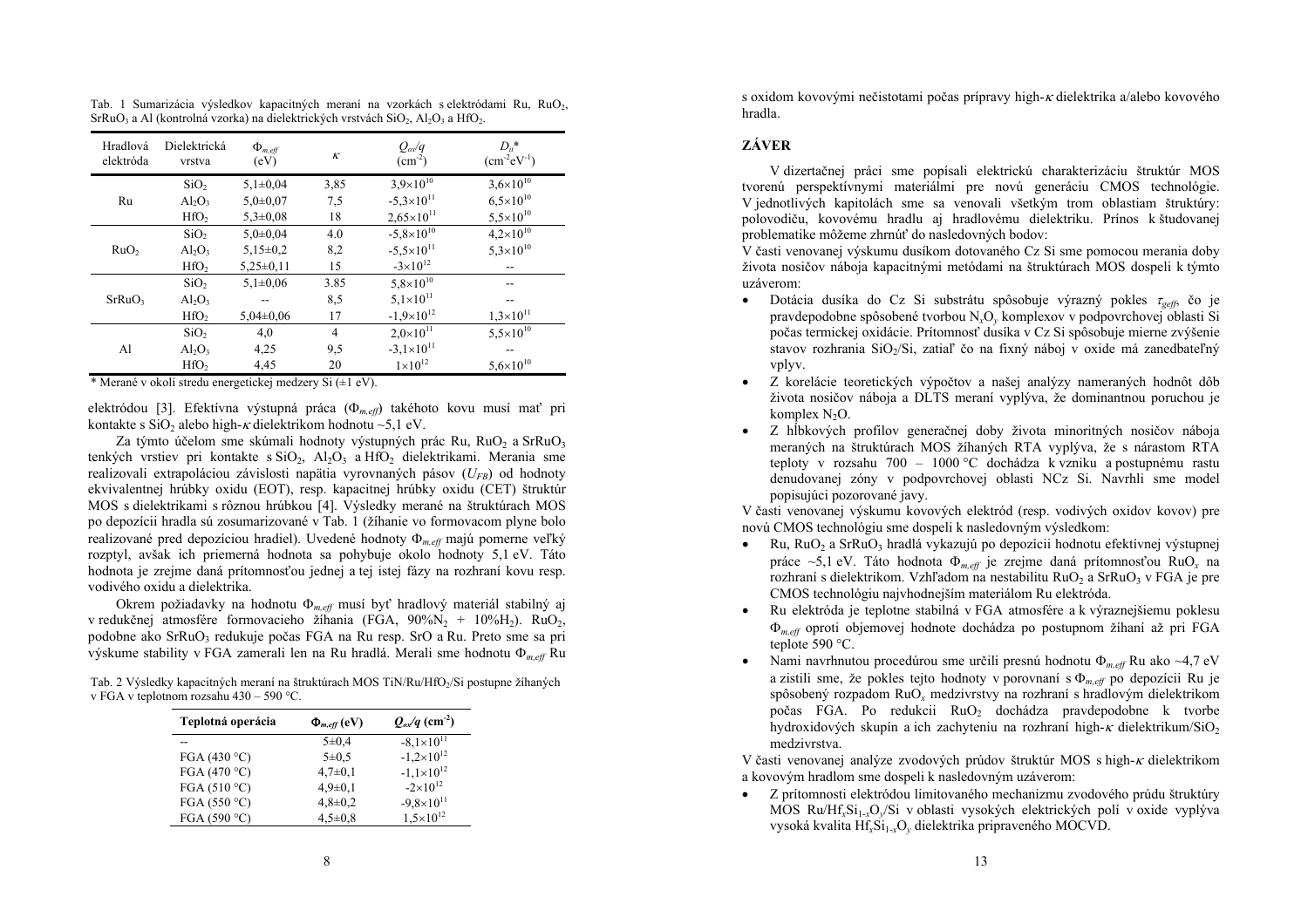

Obr. 7 (a) Teplotná závislosť *I-V* charakteristík štruktúry MOS Ru/Hf<sub>x</sub>Si<sub>1-x</sub>O<sub>y</sub>/Si s SD žíhanom pri RTA teplote 700 °C. Šedé čiary boli merané pri zvyšovaní teploty a čierna čiara reprezentuje *I-V* charakteristiku meranú pri izbovej teplote (RT). Inset: Arheniov graf zvodového prúdu meraného pri *Ug*=-0,5 V. (b) Znázornenie TAT mechanizmu elektrónov na energetickom pásmovom diagrame analyzovanej štruktúry MOS. Šedá čiarkovaná čiara reprezentuje poruchovú hladinu určenú z Arheniovej závislosti.

Keďže táto hladina bola vyžíhaná počas RTA v  $O_2$  atmosfére, predpokladáme, že ide o kyslíkovú vakanciu  $(V<sub>O</sub>)$  v dielektriku. Zo štúdia mikroštruktúry vyplýva, že dielektriká žíhané pri teplotách 700 – 900 °C sú zložené s nanoklastrov HfO<sub>2</sub> nachádzajúcich sa v amorfnej matrici (pravdepodobne SiO<sub>2</sub>). Skúmaná vakancia teda reprezentuje V<sub>O</sub> v SiO<sub>2</sub> alebo HfO<sub>2</sub>. Kyslíková vakancia v SiO<sub>2</sub>, známa ako E<sup>2</sup> centrum [10], však vytvára hladinu energeticky umiestnenú hlboko vo valenčnom pásme SiO<sub>2</sub>. Z klastrvých *ab initio* výpočtov [11] vyplýva, že najstabilnejšia V<sub>O</sub> v HfO<sub>2</sub> je trikrát koordinovaná vakancia  $(V_3)$ . Táto porucha vytvára energetickú hladinu nachádzajúcu sa 2,2 a 2,6 eV pod spodným okrajom vodivostného pásma pre neutrálnu vakanciu (V<sub>3</sub>) resp. vakanciu, ktorá stratí jeden elektrón (V<sub>3</sub><sup>+</sup>). Výpočty boli normované na šírku  $E<sub>g</sub>$  HfO<sub>2</sub> 5,7 eV. Keďže nami analyzované dielektrikum má šírku energetickej medzery 5,5 eV, pozorovaná poruchová hladina je vo veľmi dobrej zhode s teoretickou hodnotou neutrálnej kyslíkovej vakancie v HfO2. Prechod zo stavu  $V_3^*$  do stavu  $V_3$  potom predstavuje záchyt elektrónu z kovového hradla, čo je v súlade s pozorovaným mechanizmom zvodového prúdu.

V poslednej časti sme sa zaoberali meraním zvodových prúdov štruktúrou MOS TiN/Ru/HfO<sub>2</sub>/Si p-typu v režime silnej inverzie. Ultratenké HfO<sub>2</sub> dielektrikum ( $t_{\alpha}$ =2 – 6 nm) bolo po post-depozičnom žíhaní polykryštalické. Ke ďže v režime silnej inverzie pre Si typu p je zvodový prúd limitovaný dodávaním minoritných nosičov náboja polovodičom, *I-V* charakteristiky sa dajú využiť na určenie generačných parametrov štruktúry MOS. Doposiaľ existujúcu analýzu na určenie <sup>τ</sup>*geff* [12] sme rozšírili o určenie *s<sub>geff</sub>*. V porovnaní s SiO<sub>2</sub>/Si systémom boli hodnoty generačných parametrov pre systém high-<sup>κ</sup>-Si výrazne horšie, čo je zrejme spôsobené extrémne vysokou hodnotou povrchovej generačnej rýchlosti. Namerali sme hodnotu *sgeff*=5,8 m/s po depozícii, mierny pokles na hodnotu 4,1 m/s po FGA pri teplote 430 °C a výraznejší pokles na hodnotu 0,9 m/s po FGA pri teplote 510 °C. Takéto vysoké hodnoty *sgeff* sú pravdepodobne spôsobené kontamináciou Si a jeho rozhrania

hradla na štruktúre MOS TiN/Ru/HfO<sub>2</sub>/Si po postupnom žíhaní vo formovacom plyne v teplotnom rozsahu 430 – 590 °C. Z výsledkov (Tab. 2) vyplýva, že <sup>Φ</sup>*m,eff* Ru klesne z hodnoty ~5 eV po depozícii na hodnotu približne 4,7 eV v rozmedzí FGA teplôt 470 – 550 °C a nakoniec klesne na hodnotu 4,5 eV po poslednom FGA pri teplote 590 °C. Poznamenáme, že takéto správanie bolo reprodukovateľné aj pre iné sady vzoriek. Z predchádzajúcich výsledkov je zrejmé, že počas teplotných operácií sa hodnota <sup>Φ</sup>*m,eff* mení a na sledovanie týchto zmien je potrebné navrhnúť presnejšiu techniku merania.

Na presné určenie <sup>Φ</sup>*m,eff* kovového hradla štruktúr MOS s high-κ dielektrikom (Hf*x*Si1-*x*O*y*) sme navrhli techniku založenú na postupnom leptaní dielektrika v roztoku na báze HF. Vznikne tak terasovité (alebo "slanted") dielektrikum s premenlivou hrúbkou a konštantným poruchovým nábojom oxidu ( *Qox*), čo do hodnoty aj priestorového rozloženia. Na Obr. 4 sú znázornené *C-V* krivky štruktúr MOS so slanted dielektrikom (SD) a výsledné vyhodnotenie <sup>Φ</sup>*m,eff* pred a po FGA. Dobrá linearita závislosti  $\Phi_{Si}+U_{FB}$  vs. EOT svedčí o splnení predpokladu konštantnosti *Qox*. Φ*m,eff* Ru bolo 5,12 eV po depozícii a 4,74 eV po FGA. Hodnota <sup>Φ</sup>*m,eff* po FGA bola navyše v dobrej zhode s hodnotou 4,62 eV nameranou ultrafialovou fotoemisnou spektroskopiou (UPS).

Po dôslednej analýze literárnych prameňov sme dospeli k záveru, že výstupná práca RuO<sub>2</sub> zodpovedá  $\Phi_{m,eff}$  Ru nameranej po depozícii a výstupná práca objemového Ru zodpovedá nami nameranej hodnote <sup>Φ</sup>*m,eff* Ru po FGA. Pri depozícii Ru metódou MOCVD zrejme dochádza k vytvoreniu tenkej medzivrstvy RuO*x* na rozhraní s dielektrikom. Táto vrstva však počas FGA redukuje, čo spôsobí sledovaný pokles <sup>Φ</sup>*m,eff*. Z pozorovania zmien *Qox* sme navyše usúdili, že z dvoch reakcií redukcie RuO*x* na rozhraní s hradlovým dielektrikom navrhnutých Pantisanom *et al.* [7] je dominantnou reakcia



Obr. 4 (a) Typické *C-V* krivky štruktúry MOS Ru/slanted Hf*x*Si1-*x*O*y*/Si (symboly) po korekcii dát nameraných pri dvoch frekvenciách spolu so simulovanými *C-V* krivkami (čiary) s uvažovaním kvantovo-mechanických efektov obmedzenia náboja v akumulovanej vrstve. (b) Lineárna aproximácia dát Φ*Si*+*qUFB*=*f*(*teq*) pred (štvorce) a po (krúžky) FGA. Z priesečníka s osou *y* je možné priamo odčítať <sup>Φ</sup>*m,eff*.